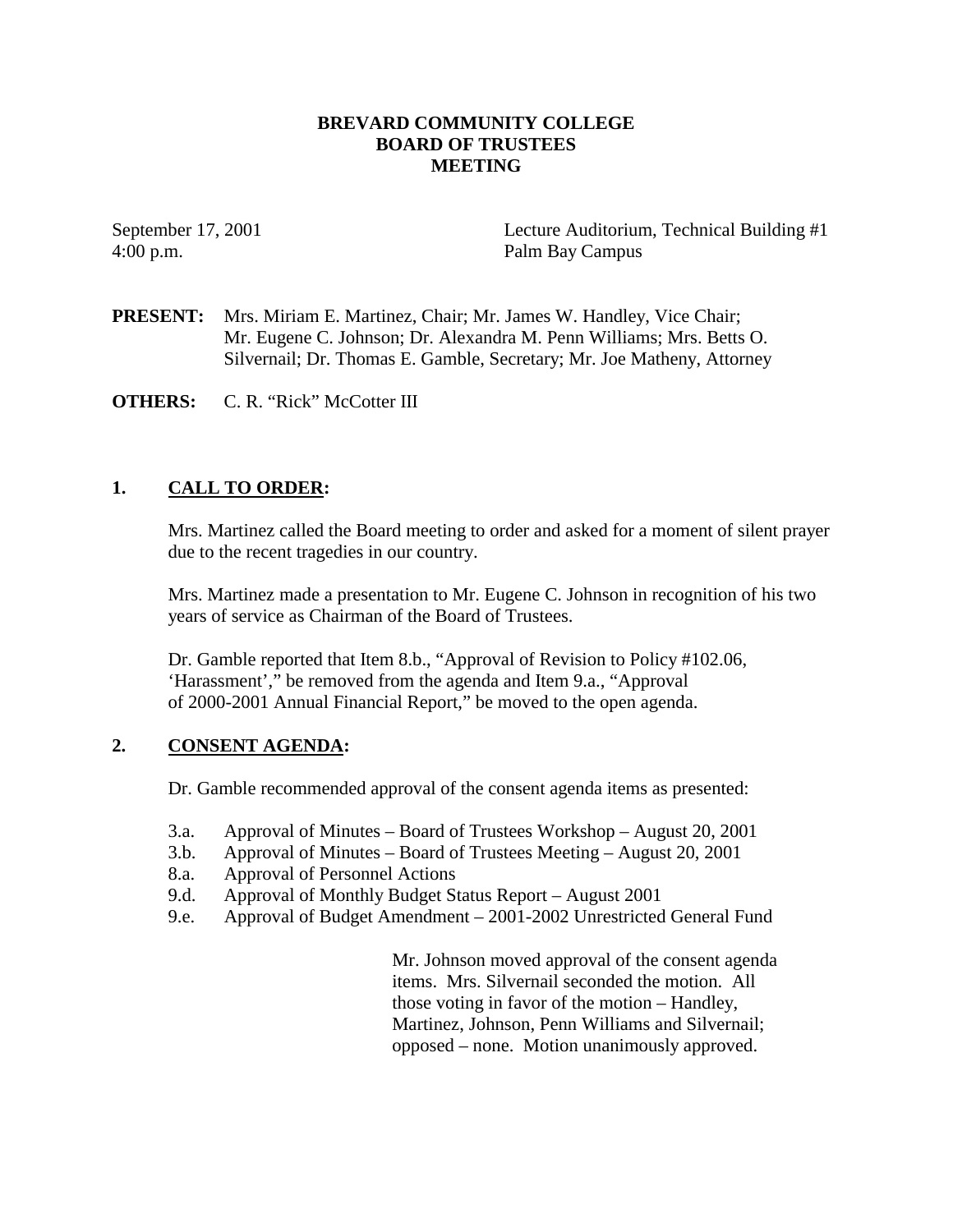Board of Trustees Meeting September 17, 2001  $Page - 2 -$ 

# **3. APPROVAL OF THE OFFICIAL MINUTES OF PREVIOUS MEETING:**

a. Minutes – Board of Trustees Workshop – August 20, 2001

Approved – consent agenda.

b. Minutes – Board of Trustees Meeting – August 20, 2001

Approved – consent agenda.

## **4. COMMUNICATIONS:**

a. Report on Apprenticeship Program – Dr. Purga/Mr. Howard/Dr. Astrab (Addendum)

Dr. Bert Purga, Palm Bay Campus President, introduced Dr. Don Astrab, Dean of Technical Education. Dr. Astrab introduced Mr. Bill Howard, Executive Director of the Academy of Construction Apprenticeship, who gave a presentation on the apprenticeship training programs offered at BCC and reviewed the information provided to the Board. The apprenticeship training program enrollment has increased over the past few years and the programs have been successful.

b. Report on Networking/Telecommunications – Mr. Little/Mr. Awtonomow (Addendum)

Mr. Al Little, Vice President of Finance and Administrative Services, introduced Mr. Tony Awtonomow, Director of Networking Technology. Mr. Little also recognized Mr. Frank Billings, Director of Web Technologies, and Mr. Rick Story, Director of Administrative Systems. Mr. Awtonomow gave a presentation on the networking and telecommunications areas of BCC and reviewed the information provided to the Board. He reported the networking system is more than sufficient to meet the needs of BCC for the foreseeable future. Mr. Awtonomow stated reconfiguration of the telephone system is required to efficiently handle the incoming telephone calls. There are plans to implement a partial wireless network in Cocoa and a "911" calling system.

## **5. CITIZEN'S PRESENTATION:**

None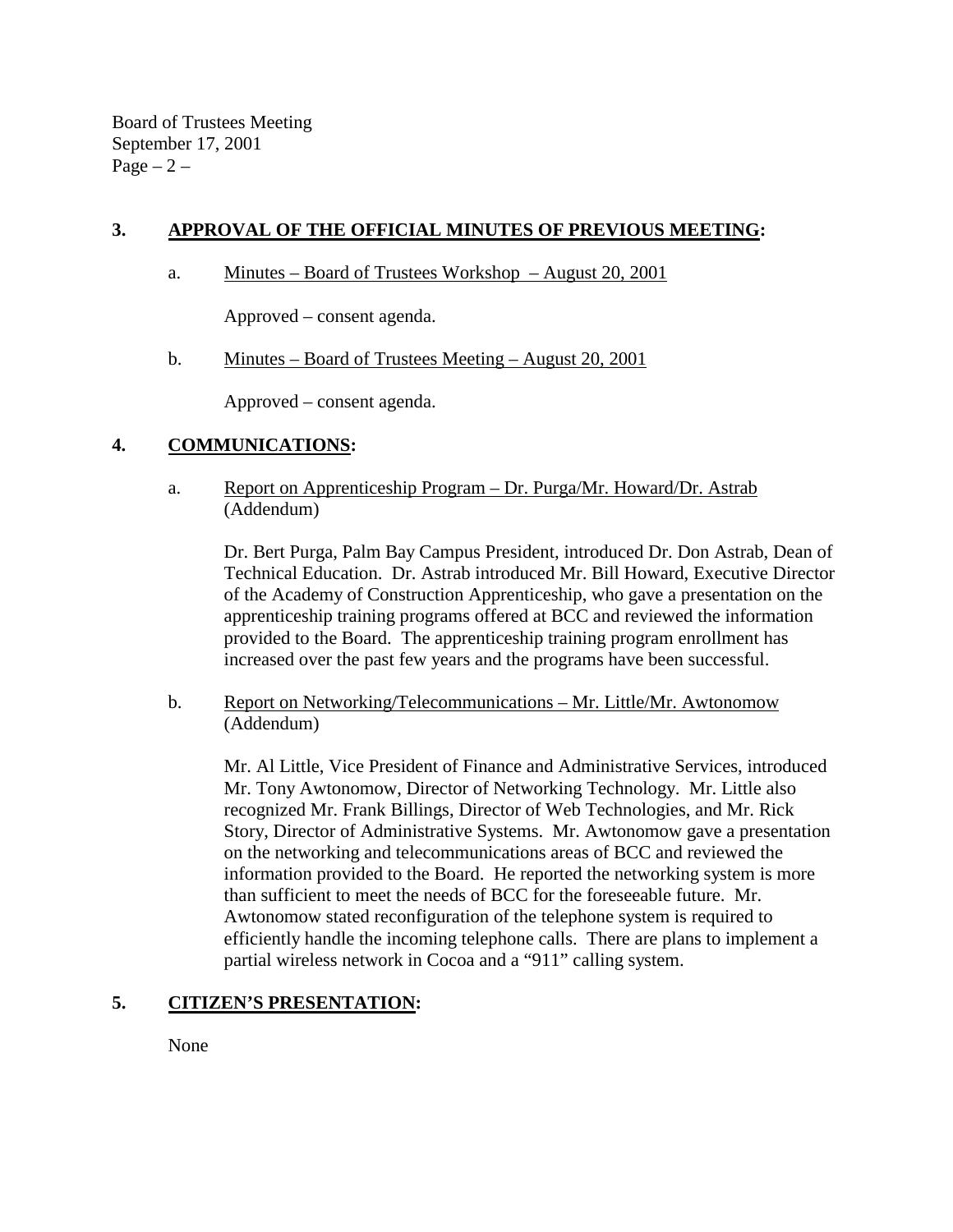Board of Trustees Meeting September 17, 2001  $Page - 3 -$ 

# **6. CONSTRUCTION AND DEVELOPMENT:**

### a. Approval of Concept Design for Electronic Signs (Florida Architects) – Mr. Little

Mr. Little introduced Mr. Steve Clark, Project Manager, from Florida Architects who displayed a drawing of the proposed sign design. Mr. Clark reported that BCC plans on having a scaled-down version of the large electronic sign placed at each of the campus entrances. The individual campus information would be located on the sign as well as three lines of electronic messaging. The supports for the signs will match the material of each campus's buildings. Dr. Gamble suggested the symbolism for University of Central Florida (UCF) be included on the Cocoa and Palm Bay Campus signs. Dr. Gamble requested the Board review and approve the general design and color of the proposed signage. If the Board approves, a final design will be completed and a request for bids will be issued to begin fabrication and construction. Dr. Gamble recommended approval of the proposed design of the electronic signs for the college.

> Mr. Johnson moved approval of the proposed design of the electronic signs for the college pending the Board approving the selected color. Dr. Penn Williams seconded the motion. All those voting in favor of the motion – Handley, Martinez, Johnson, Penn Williams and Silvernail; opposed – none. Motion unanimously approved.

b. Update of Project Plan for Cocoa Perimeter Renovation (Florida Architects) – Mr. Little

 Mr. Little asked Mr. Clark to give an update on the plans for the perimeter of the Cocoa Campus. Mr. Clark reported the next step is to complete a survey along the front of the campus. The focus this year is the main entrance to the Cocoa Campus from Clearlake Road and in front of the Welcome Center.

## **7. OLD BUSINESS:**

a. Report on Pending Legal Actions – Mr. Matheny (Addendum)

Mr. Matheny reviewed the report on pending legal actions. Mr. Matheny reported BCC just received the transcript of the hearing on the Creel case held on August 22 by Mr. Handley. Next the attorneys, for both sides, will submit proposed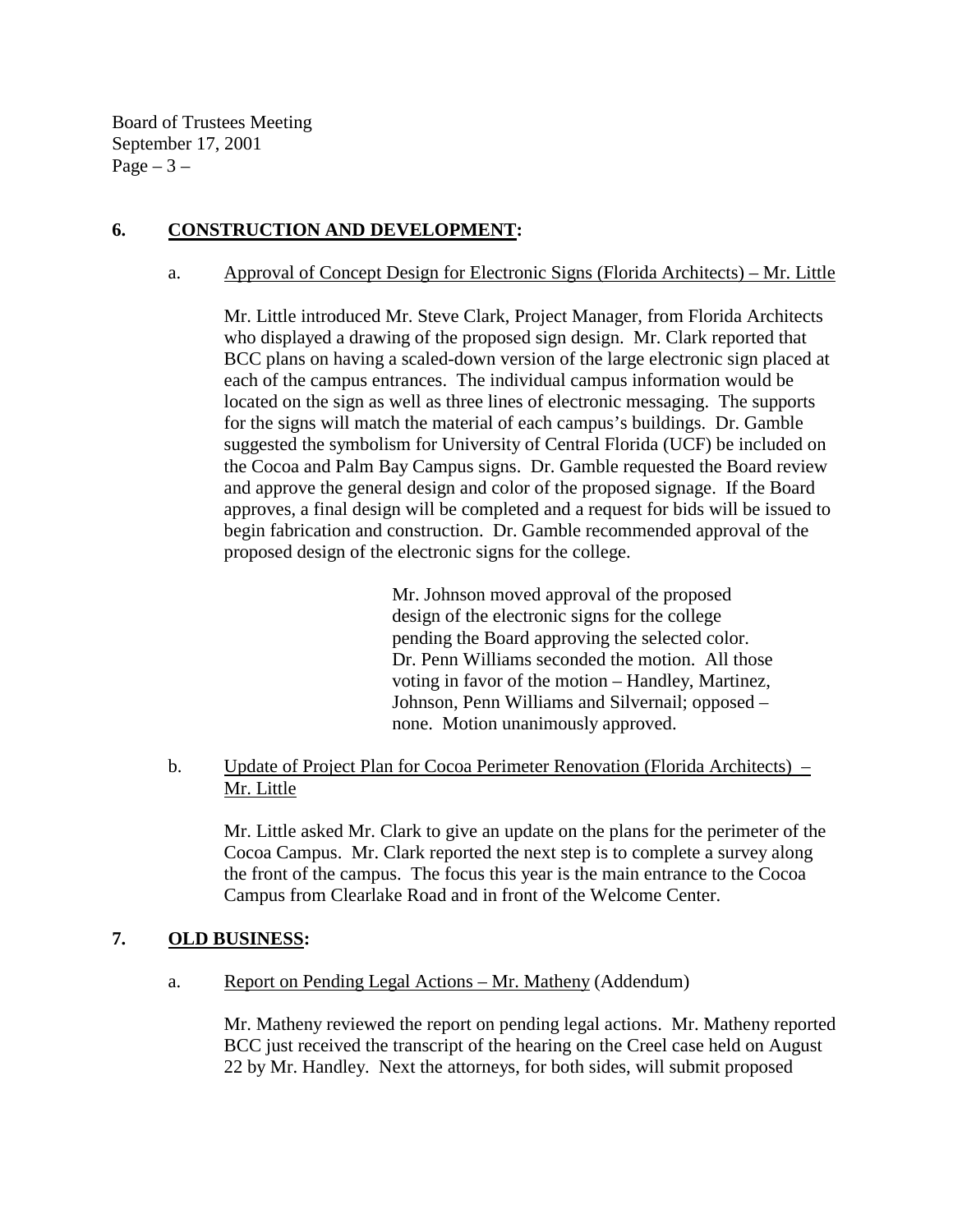Board of Trustees Meeting September 17, 2001  $Page-4$  –

> findings of fact and conclusions of law and recommendations. Then Mr. Handley will prepare his recommendation to be presented to the Board of Trustees at the November 2001 Board meeting. Each Board member will be given the transcript and associated documentation to read prior to the meeting. The Board will make the final decision.

## **8. NEW BUSINESS:**

a. Approval of Personnel Actions – Ms. Oglesby (Addendum)

Approved – consent agenda.

b. Approval of Revision to Policy #102.06, "Harassment" – Ms. Oglesby

Tabled until the October 22, 2001, meeting.

# **9. FINANCIAL ACTIONS:**

a. Approval of 2000-2001 Annual Financial Report – Mr. Little (Addendum)

 Mr. Little corrected, for the record, that the \$1.5 million increase in fund balance listed in the report should show a \$900,000 increase in the fund balance. Mr. Little reported the college was able to pay all necessary expenses, including the FTRL bond payoff. The \$900,000 increase to the fund balance was a result of additional revenues from increased enrollment, budget surplus, and efficient financial operations from all four campuses. BCC is required to maintain a fund balance between 4% and 10% of available funds. BCC's fund balance, as of June 30, 2001, is 8.22%. Dr. Gamble recommended approval of the 2000-2001 Annual Financial Report.

> Mr. Johnson moved approval of the 2000-2001 Annual Financial Report. Dr. Penn Williams seconded the motion. All those voting in favor of the motion – Handley, Martinez, Johnson, Penn Williams and Silvernail; opposed – none. Motion unanimously approved.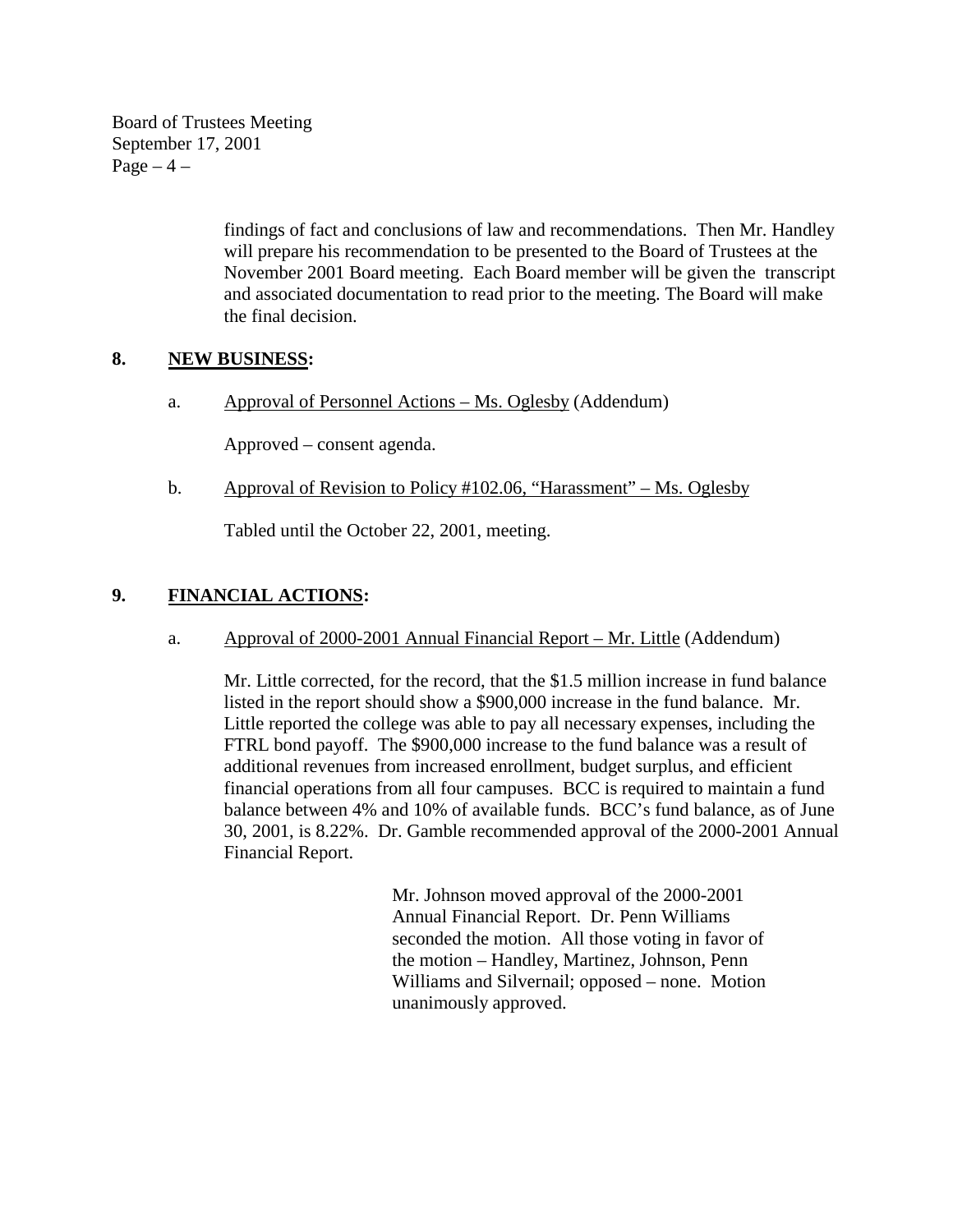Board of Trustees Meeting September 17, 2001 Page  $-5-$ 

> b. Approval of Contract with Sprint – Use of WBCC ITFS Bandwidth – Mr. Little (Addendum)

 Mr. Little reported on contract negotiations with Sprint, which is interested in utilizing the broadband transmission capabilities of BCC's unused ITFS channels through a long-term contract. WBCC-TV staff has assured Mr. Little that BCC does not have a current or foreseeable future need for these channels. Mr. Little expects this contract to generate approximately \$1 million, in revenue, over the 15-year period. The final contract will be presented to the Board at the October 2001, meeting.

c. Presentation of College Health Insurance Plan for the 2002 Calendar Year – Mr. Little (Addendum)

Mr. Little reported the Insurance Committee has been reviewing health insurance benefits for the upcoming calendar year. The general health insurance landscape is showing increases from 15% to 60%. The initial renewal estimates came in at 30%, which far exceeds the BCC budget. BCC has obtained quotes on a revised plan from Cigna, as well as a new HMO plan from Health First, to offer to BCC employees. At this time, it appears the final recommendation will be a continuation of the current Cigna plan with modifications. The employee can elect the out-of-network options available from the point of service (POS) plan by paying the difference in premium between the POS plan and the HMO plan. Mr. Little reported BCC probably would also recommend an HMO through Health First. The cost of the Health First plan are substantially below the cost of the Cigna plan. Mr. Little reported that BCC is not recommending a renewal of the Prudential/Aetna HMO because the Aetna corporate offices refuse to quote a 2002 renewal before November 15, 2001. This time frame will not work with BCC's necessary enrollment requirements. The final plans will be brought to the Board at the October 22, 2001 meeting.

d. Approval of Monthly Budget Status Report – August 2001 - Mr. Cherry (Addendum)

Approved – consent agenda.

 e. Approval of Budget Amendment – 2001-2002 Unrestricted General Fund – Mr. Little (Addendum)

Approved – consent agenda.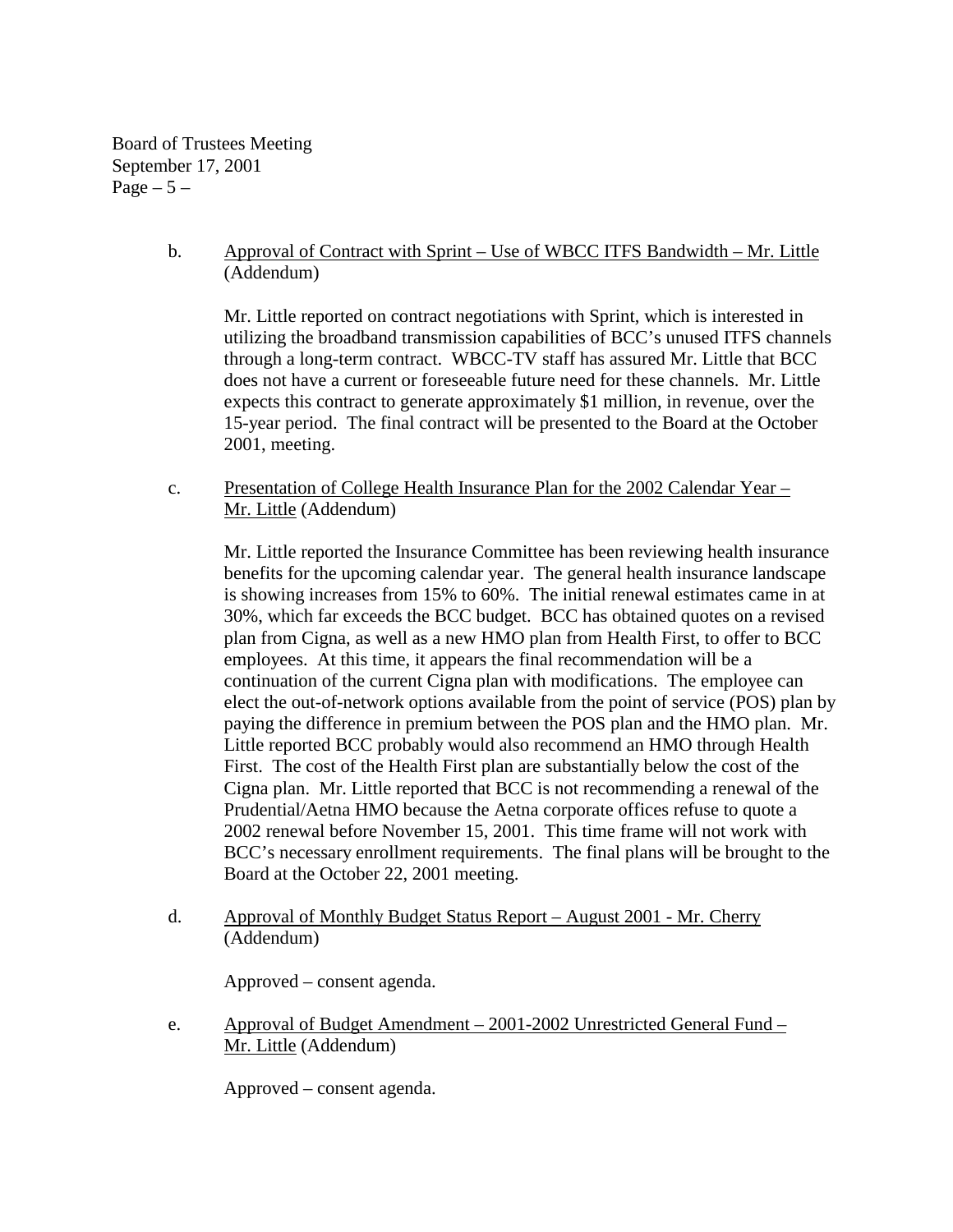Board of Trustees Meeting September 17, 2001 Page  $-6$  –

### **10. REPORT OF THE DISTRICT PRESIDENT:**

#### a. District President's Statement on the National Tragedy

Dr. Gamble provided the Board with a copy of his statement in their packages. He reported on activities conducted at each of the campuses regarding the recent tragedies in the nation. Dr. Gamble expressed his appreciation for support BCC has received from Cigna in providing advice and counsel on how to deal with children, frustration and anxiety in adults resulting from the recent tragedies. Dr. Gamble reported that on Tuesday, September 18, 2001, there will be a time for prayer and meditation at the General George F. Schlatter Veterans Memorial Amphitheater on the Cocoa Campus. A wreath will also be placed at that location. BCC is looking at ways to raise funds to assist the American Red Cross. Dr. Gamble reported he made the decision not to close the college when the tragedies took place. He did decide to close the college on Friday, September 14, 2001, because of the reported tornadoes and storm.

Dr. Gamble reassured the Board members that security has been increased due to the recent tragedies. He reported the international students have been advised on how to maintain a lower profile. BCC anticipates that many of the Middle Eastern students will return home. BCC employees have tried to reassure the international students that their safety is protected and they have been instructed on how to handle situations if they see students being mistreated.

#### b. Enrollment

Dr. Gamble reported BCC credit hour enrollment is up 5.23%.

#### c. Meeting with Brevard County High School Counselors

Dr. Gamble reported that he, staff members from Educational Services at BCC, and Dr. Richard DiPatri, Brevard County School Board Superintendent, had a very successful and productive meeting with the Brevard County high school counselors. The counselors toured the Cocoa Campus.

#### d. Florida Board of Education Meeting

Dr. Gamble reported the next Florida Board of Education meeting is scheduled for Thursday, September 20, 2001, from 10:00 a.m. until 5:00 p.m. and on Friday, September 21, 2001, from 8:00 a.m. until 12:00 p.m. It will be webcast live.